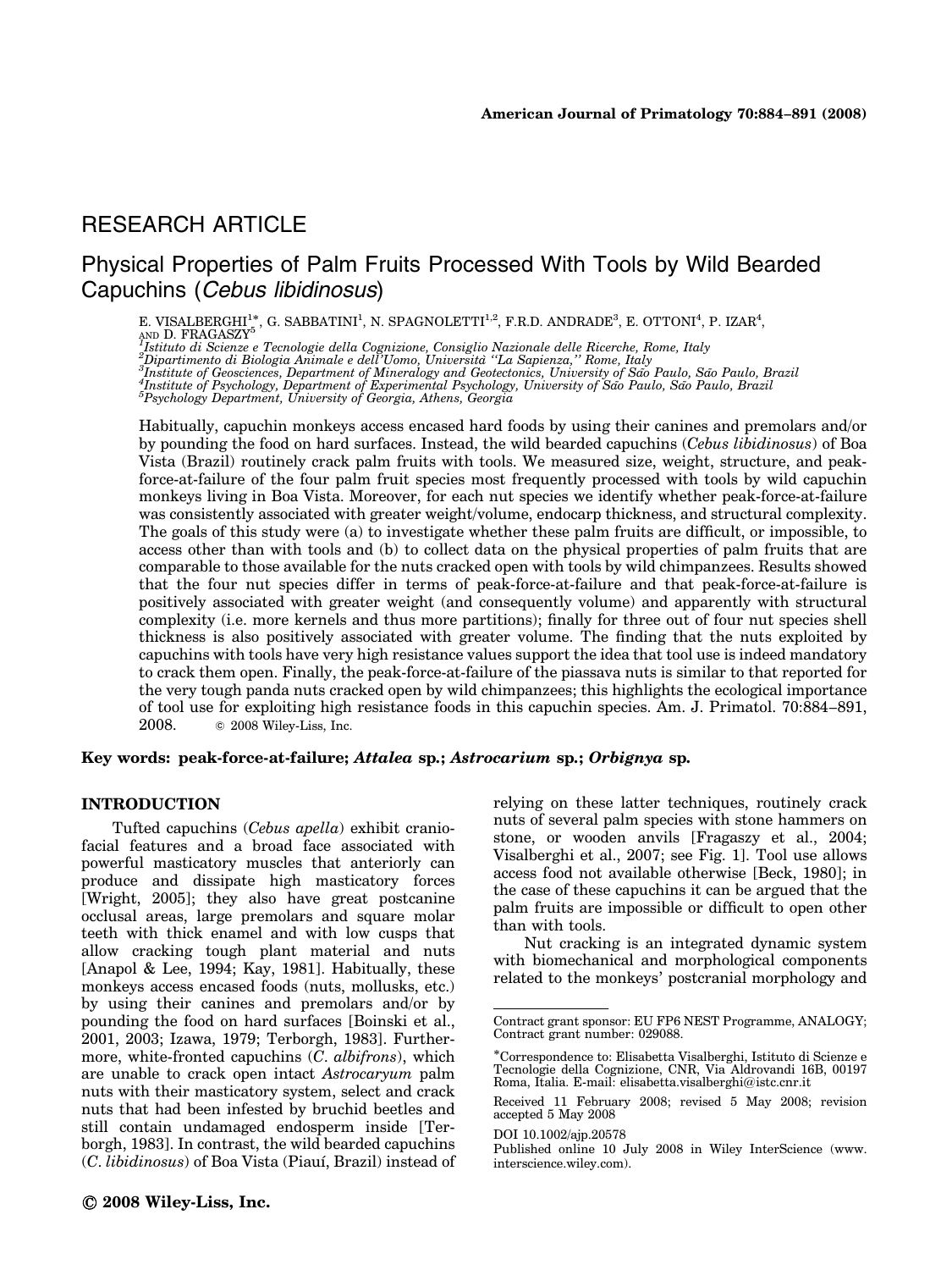

Fig. 1. A male capuchin monkey weighing 3,540 g uses a stone hammer weighing 1,440 g to crack a piassava nut and a wooden anvil. The stone is held with both hands in a bipedal stance. The nut is indicated by the arrow (Photo by Elisabetta Visalberghi).

to environmental components, such as mass and material of the hammer stones (and of the anvil site) and the material and physical properties of the nut. This phenomenon has been approached from a biomechanical and morphological perspective in wild and captive chimpanzees [Foucart et al., 2005; Günther & Boesch, 1993] and very recently in wild capuchin monkeys.

In a study by Liu et al. [submitted] wild capuchins used stones weighing 1.46 kg to crack palm nuts, corresponding to 33–77% of the monkey's body weight. Pickering [2007] has recently shown that to crack open one palm nut the most proficient capuchin male required on average 6.7 strikes and the least proficient one 75.7 strikes, and an adult male (weighing 70 kg) required 6.2 strikes. The phenomenon of nut cracking also has been approached by investigating the characteristics of the hammer stones used by the wild capuchins and providing a petrographic description of them [Visalberghi et al., 2007]. This study suggests that in Boa Vista the hammers suited, in terms of material and weight, to crack nuts are rare and that capuchins transport them to the anvils sites; in fact, episodes of transport ranging from a few meters to more than 50 m have been repeatedly observed [Spagnoletti,

unpublished data]. Kiltie [1982] examined the resistance to cracking of several palm nut species eaten by rain forest peccaries (Tayassu tajacu and T. pecari), but his study did not include those cracked open by capuchins, for which no information is yet available. This information is critical to appreciate fully the environmental components of nut cracking and the constraints imposed on this activity.

Nuts' resistance to cracking constrains tool choices in chimpanzees (Pan troglodytes verus) [Boesch & Boesch-Achermann, 2000]: an effective hammer and an effective anvil must each exceed the cracked fruit in their ability to withstand deformation and possibly crack propagation. The nuts (Panda oleosa, Parinari excelsa, and Coula edulis) cracked open by the Taï chimpanzees and elsewhere [Joulian, 1995] differ greatly in terms of impact strength (average breaking impulse) and in terms of compression strength (average peak-force-at-failure) [Boesch & Boesch, 1983; Peters, 1987]. This means that the energy expended to crack the different species of nuts also varies accordingly and this affects the net energy gained (which in turns depends on the number of calories gleaned from the encased endosperm). According to Günther and Boesch [1993] the energy gained from nut cracking by chimpanzees exceeds by 9 to 1 energy expended in transporting nuts and hammers, and cracking, and eating the nut.

In this pilot study, we examined the four nut species most frequently cracked open with tools by wild capuchin monkeys. In particular, we characterized them in terms of size and weight of the nut and of the inner kernel(s), structure of the nut (e.g. number of kernels and shell thickness), and we assessed the nuts' peak-force-at-failure. Our goals were to establish whether the four nut species differ in terms of peak-force-at-failure and to describe the relationship between nut weight/size and peak-forceat-failure. Our hypothesis is that tool use allows capuchins to exploit nuts impossible to crack open otherwise, as suggested by Visalberghi et al. [2007]. We also aimed to compare resistance of various nut species, given that the monkeys can choose among two or more species across the year.

## MATERIALS AND METHODS

Our site is located at Fazenda Boa Vista and adjacent lands (hereafter, Boa Vista) in the southern Parnaíba Basin (9°39'S, 45°25'W) in Piauí, Brazil. Boa Vista is a flat open woodland (altitude 420 m asl) punctuated by sandstone ridges, pinnacles, and mesas rising steeply to 20–100m above it. The flat areas are open woodland; the ridges are more heavily wooded. Palms are abundant in the open woodland; the habit of the palms in this region is to produce fruit at ground level (see Fig. 2a). The nuts most commonly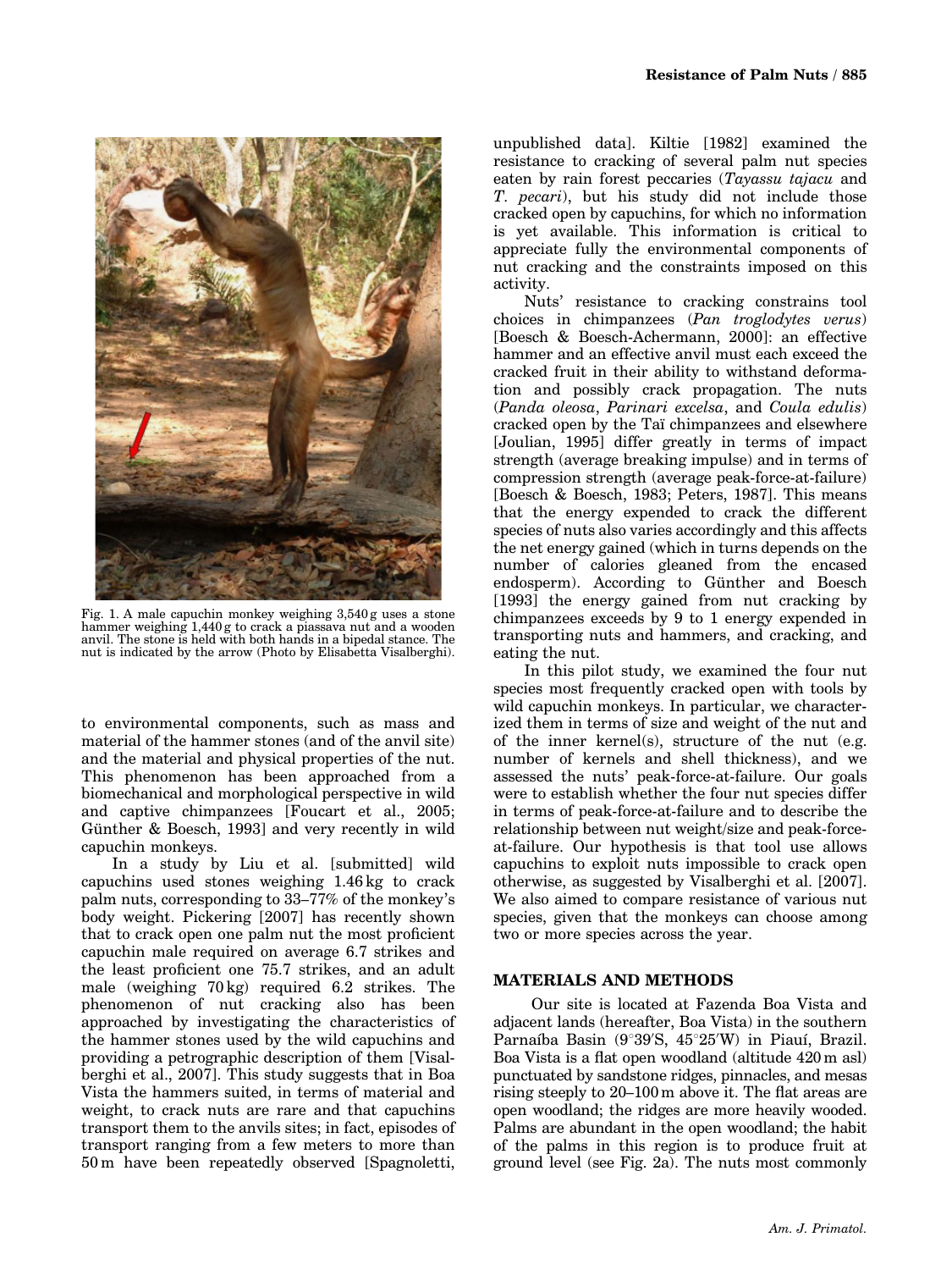# 886 / Visalberghi et al.



Tucum

Catulì

Fig. 2. (a) Palms and a close up of their cluster of nuts: piassava (upper photos), tucum (central photos), and catulí (lower photos); (b) whole fruit and cross section for each palm nut species. The black line indicates 2 cm. The sections are not from the corresponding whole fruit and are not in scale (Photos of the EthoCebus project).

eaten by capuchins at Boa Vista are: tucum (Astrocarpum campestre), catule` (Attalea barreirensis), piassava (Orbignya sp.), and catulí (Attalea sp.). For the latter three fruits the identification of the plant at the species level is still uncertain.

Typically, the capuchins of Boa Vista collect the palm nuts by plucking one nut from the cluster and by pulling and turning it until it comes loose. The mesocarp of catulè, catulí, and piassava (but not of tucum) is thick. Capuchins usually eat the mesocarp until the woody endocarp of the nut is exposed. At this point, they can either immediately look for an anvil site to crack the nut with a hammer, or leave the nut on the ground. In the latter case, the nut may be recovered over the course of days, weeks, or months and then cracked open with a hammer.

The nuts were collected for mechanical analysis by removing them from the clusters of palm trees present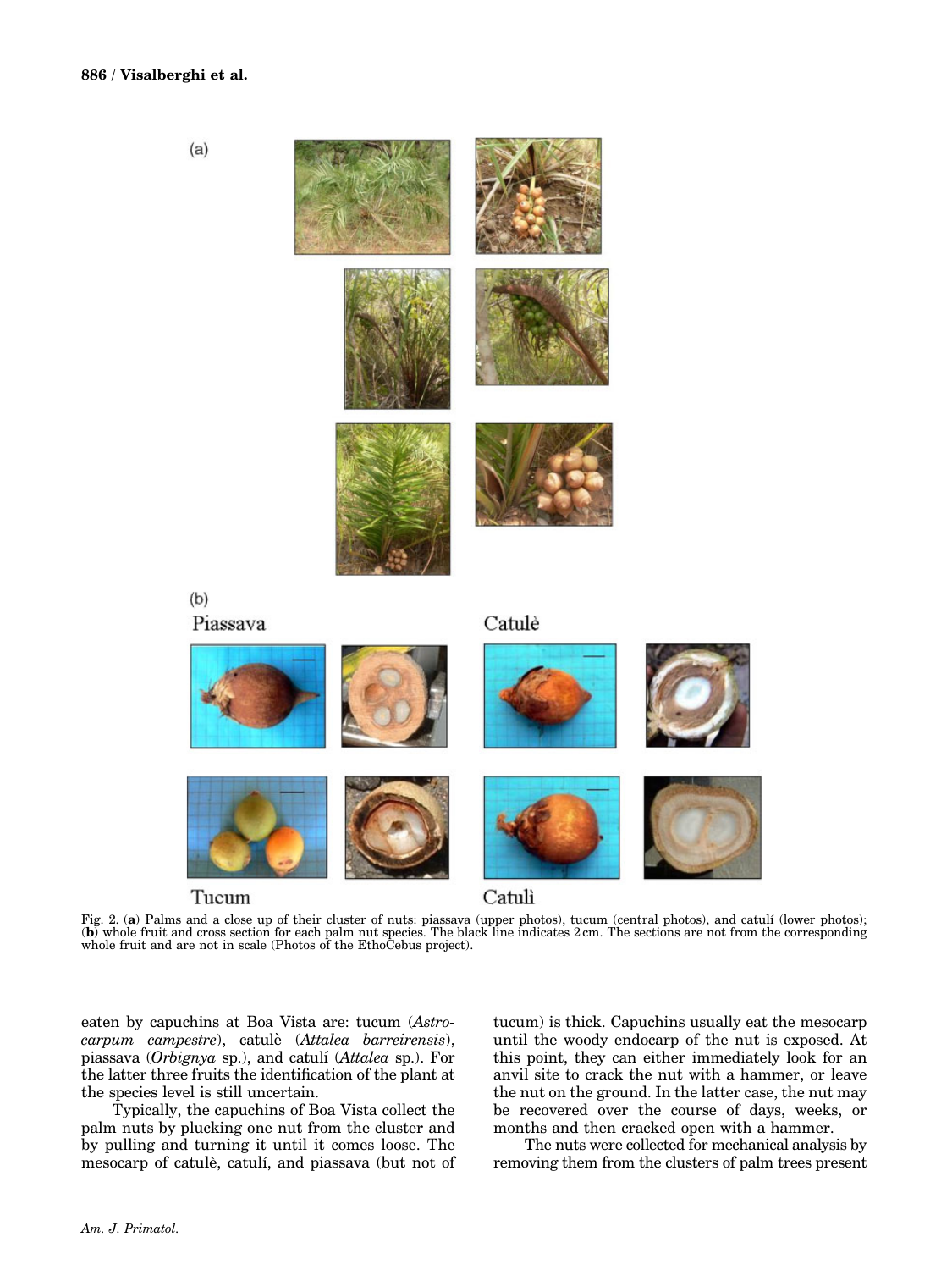in the Boa Vista area (Piauí, Brazil). Collection occurred when the nuts appeared ready to be cracked open and eaten by capuchins; on the basis of our repeated experience with capuchins' behavior we know that at this stage nuts have a brownish color and are easier to twist off. Only nuts that lacked cracks and evidence of beetle infestation were collected. The nuts we collected were tested 2 weeks–3 months after collection. We tested 18 catule` nuts, 35 piassava nuts, 20 catulí nuts, and 12 tucum nuts. Figure 2b shows the woody endocarp and the endosperm of the four species considered. If present, the exocarp and mesocarp (i.e. the external soft part of the nut) were removed before weighing and measuring the nut.

Peak-force-at-failure was measured using a universal tester (TONI COMP III). The tests were carried out at the Associação Brasileira de Cimento Portland (ABCP), São Paulo (Brazil) in November 2006 and July 2007. This machine is normally used to test the compressive strength of concrete. The nut was positioned on the lower metal plate of the apparatus inside a ring of Plasticine<sup>®</sup> (Acrilex, São Bernardo do Campo, SP, Brazil) (see Fig. 3). For stability, nuts were positioned with the flat side (if there was one flat side) on the metal plate. The load cylinder compressed the nut at a rate of 0.48 kN/s (the machine setup at ABCP). Compression stops when the force abruptly drops, ideally when the first crack(s) are initiated in the shell. The force at failure is stated in kNewton  $(1N = 1 \text{ kg m/s}^2)$ .

Before testing compressive strength, we took the following measures. Each nut was numbered, weighed in a Mettler Toledo PZ 7001-F professional scale (range: 0.1–7,100 g; precision 0.1 g; Greifensee, Switzerland) and in a Sartorius 1265 MP professional scale (range: 0.001–400 g; precision 0.001 g; Goettingen, Germany). As illustrated in Figure 4, length (l) and diameter  $(d,$  for nuts with circular equatorial section) or diameters  $(d^1 \text{ and } d^2)$ , for nuts with elliptical equatorial section) were measured by means of a Mitutoyo 500-144B caliper (range 0.01–150 mm; São Paulo, Brazil). After the nuts were cracked open, the weight of the kernel(s) was taken and the thickness of the shell was assessed in its mid position, i.e. as close as possible to its measured diameter. In addition, we counted the number of kernel(s) inside each nut and whether the nut was parasitized (presence of larvae inside the kernel). We estimated the volume of each nut with the following formula for ellipsoids: volume =  $4/3\pi d^1 d^2l$  (where  $d^1 d^2$  are the diameters and  $l$  is length).

The research reported in this manuscript has met the appropriate national and institutional guidelines for collecting data in Brazil. All research reported in this manuscript adhered to the Brazilian legal requirements. All research reported in this manuscript adhered to the American Society of Primatologists Principles for the Ethical Treatment of Nonhuman Primates.

### Data Analyses

As data were normally distributed, parametric analyses were carried out. A one-way analysis of variance (ANOVA) was performed to assess whether the resistance of the four species of nuts differed, and post hoc comparisons were carried out with the Tukey HSD test for unequal N. A separate one-way ANOVA was carried out to compare average peak-force-atfailure for larvae infested and nonlarvae infested fruits (this analysis was carried out only for piassava, the only species in which parasites were present).

Pearson's correlations were used to assess the relationship between resistance and weight, between resistance and shell thickness, and between resistance and number of kernels (this latter analysis was not carried out for catuli and tucum, the species that possess only one kernel per nut). The relationship between resistance and volume was not performed because volume and weight were strongly positively correlated. Given that for catule` and tucum species we carried out two comparisons, and for catuli and piassava species we carried out three comparisons; according to the Bonferroni correction the  $\alpha$  level was set at  $P < 0.025$  for the former species and  $P < 0.017$  for the latter species.

### **RESULTS**

Table I reports the values of the measures taken for the four species of nuts and the estimated volume. Mean peak-force-at-failure values were 5.15  $(\pm 0.26; \text{ range } 3.24-6.71)$  for catule, 11.50  $(\pm 0.48;$  range 6.71–17.06) for piassava, 8.19  $(\pm 0.35;$  range 4.11–11.17) for catuli, and 5.57  $(\pm 0.25;$  range 4.55–7.00) for tucum. The ANOVA carried out on the peak-force-at-failure of the four species of nuts showed that they differed in terms of resistance to a continuous pressure  $(F(3, 81) = 48.6,$  $P < 0.0001$ ; Fig. 5). The post hoc comparisons between nut species show that tucum did not differ from catule, whereas all the other comparisons were statistically different (Table II). Piassava was twice as resistant as catulè and tucum, and catulí had an intermediate position between them and piassava.

The average number of kernels present per palm nut was 1 for catule` and tucum, 3 for piassava  $(min = 2, max = 6)$ , and 1.85 for catuli  $(min = 1,$  $max = 3$ ; see Table I). Parasites were found in 48.5% of the piassava nuts and were absent in the other species. Peak-force-at-failure did not differ between larvae-infested and noninfested piassava nuts  $(F (1, 33) = 0.03, P = 0.87)$ .

The species differed in terms of weight of the nut (see Table I). In particular, the tucum nuts contained on average 4 g of meat, the piassava one third more  $(6.3 g)$ , and catule` and catuli` twice as much  $(8 \text{ and } 6.3 g)$ 8.1 g, respectively).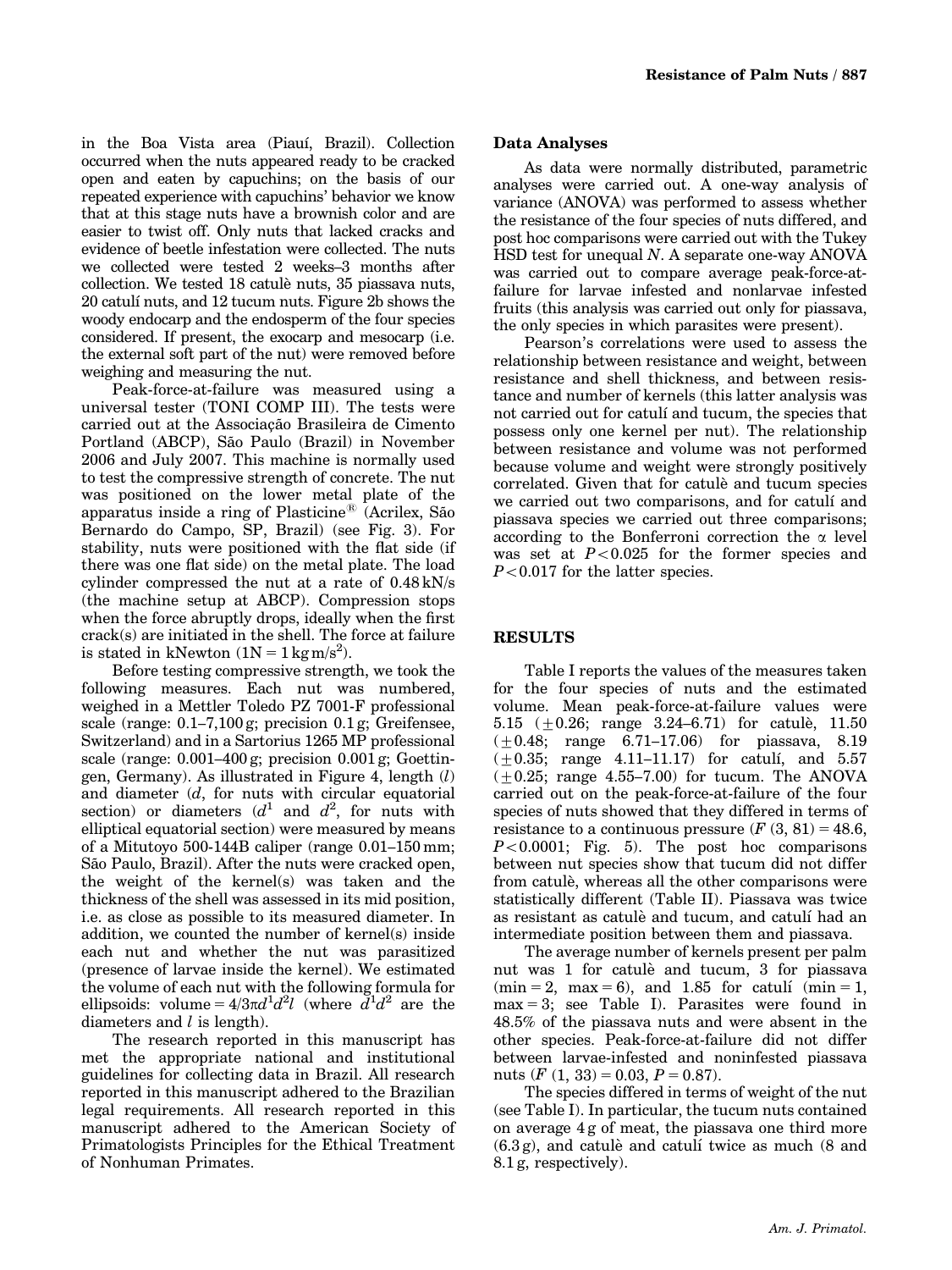

Fig. 3. Universal testing machine used to measure nuts resistance to a continuous pressure. Note the nut (positioned inside a ring of Plasticine<sup>®</sup> attached to the lower metal plate of the apparatus), which is about to be cracked open.



Fig. 4. Illustration of how we measured the nuts. Above: tucum and catulè that are oval, from the side view, and rounded, from the top view. In this case, diameters 1 and 2 are of the same (or almost the same) length. Below: piassava and catulı´ that are oval both from the side view and from the top view. In this case, diameters 1 and 2 differ. The length is the distance between the point of attachment of the nut to its parent palm tree and its opposite point. The shape of tucum and catule are rather regular whereas those of the piassava and catulí are more irregular.

Figure 6 shows the bivariate plots of peak-forceat-failure to weight, shell thickness, number of Kernels and of shell thickness to volume. Resistance and weight were significantly positively correlated for catule  $(N = 18, r = 0.80, P < 0.001)$ , piassava  $(N = 18, r = 0.62, P < 0.02)$ , and tucum  $(N = 12,$  $r = 0.70$ ,  $P < 0.02$ ); for catuli it was close to significance  $(N = 20, r = 0.50, P = 0.025)$ . Resistance and shell thickness were also positively correlated for catulè  $(N = 18, r = 0.60, P < 0.01)$ , but not for piassava, catulí, and tucum (piassava:  $N = 18$ ,  $r = 0.55$ ,  $P = 0.02$ ; catulí:  $N = 20$ ,  $r = 0.17$ ,  $P = 0.48$ ; tucum,  $N = 12$ ,  $r = -0.26$ ,  $P = 0.41$ ). Resistance and number of kernels were significantly positively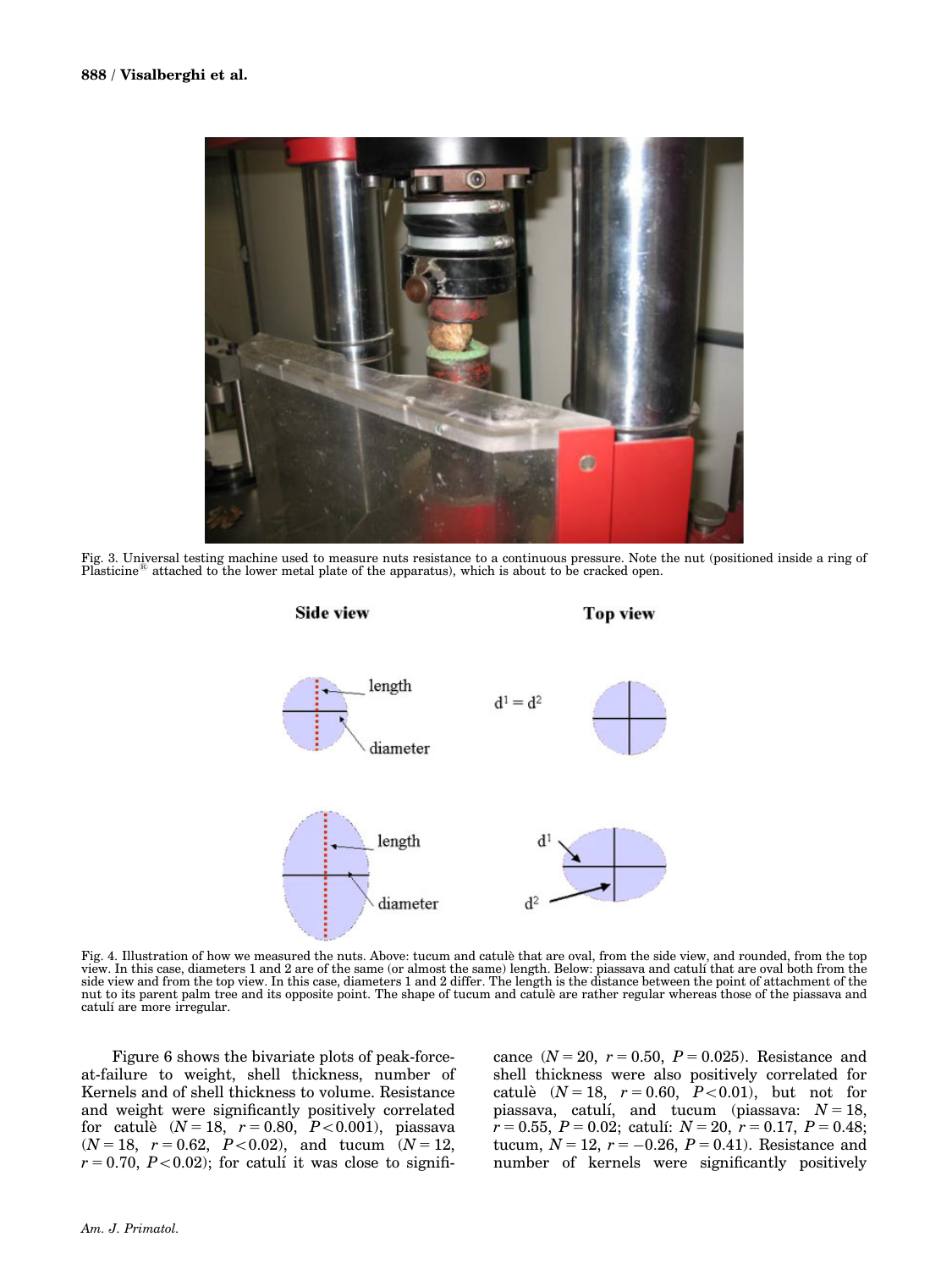TABLE I. Average  $(\pm$  SEM) Peak-Force-at-Failure (Expressed in kNewtons), Diameters, Length, Estimated Volume, Shell Thickness, Weight of the Nut, Number of Kernels, and Weight of the Kernel for Each Species of Nuts

|          | Peak-force-at-<br>failure (kNewton) | Diam 1<br>(mm) | Diam 2<br>(mm) | Length<br>(mm) | Estimated<br>volume $\rm(cm^3)$ | Shell thickness<br>(mm) | Weight $(g)$    | # Kernels | Meat<br>weight $(g)$ |
|----------|-------------------------------------|----------------|----------------|----------------|---------------------------------|-------------------------|-----------------|-----------|----------------------|
| Catulè   | 5.15                                | 38.89          | 38.89          | 49.09          | 312.74                          | 6.01                    | 32.39           |           | 8.01                 |
| $N=18$   | $(+0.26)$                           | $(+0.76)$      | $+0.76$        | $(+0.63)$      | $(+12.63)$                      | $(+0.26)$               | $(+1.38)$       | $(+0)$    | $+0.21$              |
| Piassava | 11.50                               | 40.91          | 40.60          | 61.33          | 339.77                          | 7.66                    | $50.59^{\rm a}$ | 3         | 6.28 <sup>a</sup>    |
| $N=35$   | $+0.48$                             | $+0.72$        | $+0.78$        | $(+0.87)$      | $(+32.11)$                      | $(+0.30)$               | $(+2.24)$       | $(+0.18)$ | $+0.37$              |
| Catulí   | 8.19                                | 35.25          | 38.65          | 50.45          | 290.92                          | 6.33                    | 36.72           | 1.85      | 8.14                 |
| $N=20$   | $(+0.35)$                           | $(+0.72)$      | $+0.48$        | $(+1.05)$      | $(+13.00)$                      | $(+0.35)$               | $(+1.23)$       | $(+0.13)$ | $+0.38$              |
| Tucum    | 5.57                                | 28.33          | 29.00          | 46.08          | 158.91                          | 4.12                    | 15.53           |           | 4.12                 |
| $N=12$   | $+0.25$                             | $+0.49$        | $+0.24$        | $+0.41$        | $(+4.42)$                       | $(+0.14)$               | $(+0.39)$       | $(+0)$    | $+0.11)$             |

<sup>a</sup>Indicates that the average value is based on a smaller sample as the parasitized nuts were excluded; in this case the  $N = 18$ .



Fig. 5. Average peak-force-at-failure (+SEM) expressed in kN necessary to crack nuts of the four nut species.

correlated for catuli  $(N = 20, r = 0.56, P = 0.01)$  but not for piassava ( $N = 15$ ,  $r = 0.22$ ,  $P = 0.43$ ). Finally, whereas in the first three species the thickness and volume were positively correlated (catule:  $N = 18$ ,  $r = 0.64, P < 0.01$ ; piassava:  $N = 18, r = 0.69, P < 0.01$ ; catulí:  $N = 20$ ,  $r = 0.53$ ,  $P < 0.02$ ), for the tucum nuts it was not  $(N = 12, r = 0.09, P = 0.76)$ .

#### DISCUSSION

Our data provide the first objective assessment of the peak-force-at-failure values of the nuts routinely cracked open by wild capuchins in Boa Vista. Resistance of the structure of the nuts differed across nut species and it was positively correlated with weight (and volume). Moreover, for catule the peak-force-at-failure was positively correlated with shell thickness, whereas this was not true for piassava, catulí, and tucum. As with macadamia nuts (Macadamia sp.) [Wang & Mai, 1995], tucum peak-force-at-failure increased with increasing diameter, although shell thickness remained constant at different sizes. Structural complexity (i.e. more kernels and thus more partitions in the fruit) was associated with higher peak force at failure for catulí but not for piassava. The presence of larvae did not affect peak-force-at-failure in the piassava nuts.

TABLE II. Post Hoc Comparisons Between the Nuts

|          | Catulè | Catulí  | Piassava |
|----------|--------|---------|----------|
| Catulí   | 0.0003 |         |          |
| Piassava | 0.0001 | 0.00012 |          |
| Tucum    | 0.9596 | 0.01368 | 0.0001   |

P values are reported for all comparisons.

Chalk et al. [2008] measured the mechanical properties of foods tissues orally processed by C. libidinosus at Boa Vista and found that both average toughness and Young's modulus were more than twice those found by Wright [2005] for foods orally processed by C. apella and C. olivaceus in an evergreen tropical rainforest in Guyana. Although particularly durophageous, the bearded capuchins of Boa Vista did not attempt to crack open the nuts examined in this study with their teeth, or their teeth and hands, but instead used tools. Interestingly, the average Young's modulus of nuts cracked open at Boa Vista appears to be many times higher than that of foods orally processed by capuchins at the same site [Wright et al., 2008]. Therefore, ours as well as Chalk et al.'s and Wright et al's data support the idea that for these primates palm nuts are indeed very difficult to open.

Our methodology allows a straightforward comparison with the data concerning the nuts exploited with tools by capuchins and chimpanzees. When Schrauf et al. [2008] adopted a technique similar to ours to estimate the force necessary to crack nuts usually eaten in Europe and cracked open by captive capuchins they found the following values: 0.37 kN for walnuts (Juglans regia), 0.57 kN for Brazil nuts (Bertholletia excelsa), and 2.22 kN for macadamia nuts (M. ternifolia). Peters [1987] reports the compression force (expressed in kg) required for structural failure for the several African nut species including those exploited by chimpanzees. His values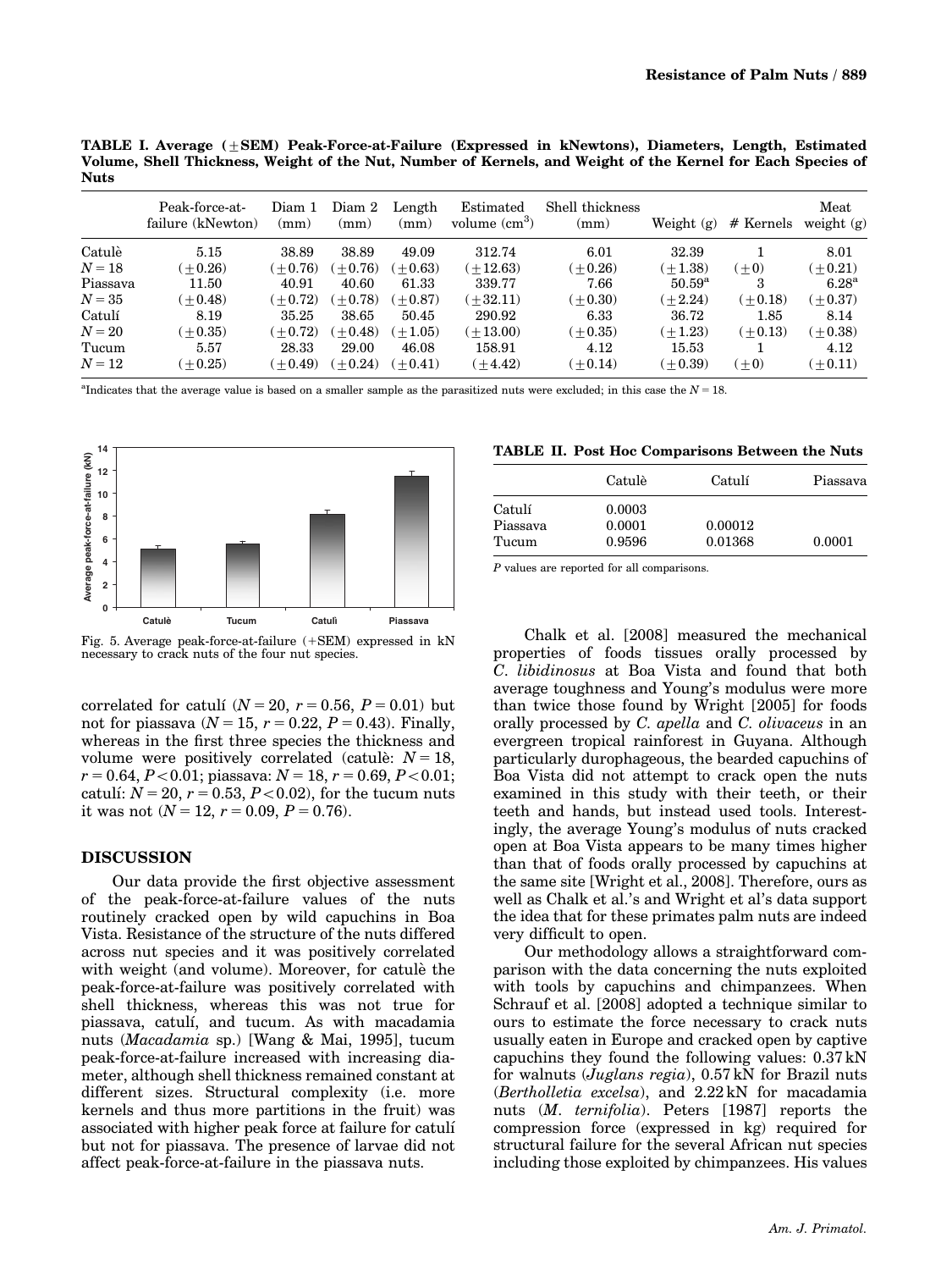

Fig. 6. Bivariate plots illustrating the relationship between peak-force-at-failure and weight (left upper panel), shell thickness (right<br>upper panel), number of kernels (left lower panel), and between volume and shell thi indicate the four species of nuts.

(transformed by us for sake of comparison in kN) are 2.72 kN for C. edulis, 7.98 kN for P. excelsa, and vary between 9.57 and 12.22 kN for P. oleosa. The mean peak-force-at-failure values of our nut species were 5.15 for catule, 5.57 for tucum, 8.19 for catulí, and 11.50 for piassava. For example, the maximum peakforce-at-failure for all tested nuts was 13 times that for walnuts  $(J. \text{regia})$  and between twice (catule, tucum, catulí) and five times (piassava) that for macadamia nuts. Therefore, relatively high forces are demanded to crack palm nuts exploited by capuchins at Boa Vista. What it is even more interesting is that the small capuchin monkeys [approximately 4 kg, Fragaszy et al., 2004] succeed in opening the piassava nuts that are approximately as resistant as the panda nuts cracked open by chimpanzees [approximately 46 kg, Fleagle, 1999]. The above contrasts provide further strength to the assertion based on biomechanical analyses [Liu et al., submitted] that nut cracking is indeed a strenuous activity for capuchins.

Mammals may not consume large items merely because placing them posteriorly to the molar row would require an intolerable amount of stretch of the adductor muscles [Herring & Herring, 1974; Kiltie, 1982]. The decline of molar surface area from the first to the third molar present in C. apella suggests that, contrary to the common assumption that maximum bite force magnitudes increase as the bite point is moved posteriorly, the maximum bite force actually declines moving to the third molar [Spencer, 2003]. All nuts, but tucum, have a diameter of 3–4 cm and our serendipitous observations suggest that capuchins can barely open their mouths wide enough to accommodate nuts of this size on the occlusal surface of their first and second molars, where the bite force is greatest. Future research should test this on the basis of direct measures of the useful space between the upper and lower first and second molars. Therefore, size of the nuts may prompt capuchins to avoid using their teeth, but it cannot explain why they do not pound the nuts directly on hard surfaces. Only very high peak-force-at-failure can account for the lack of direct pounding when bearded capuchins feed on these palm fruits.

The meat content per nut is higher for catule and catulí, intermediate for piassava, and lower for tucum; therefore, cracking these nuts leads to different amounts of meat. Behavioral and phenological data collected in Boa Vista show that piassava nuts are available seasonally, whereas the other species and especially catule are available uniformly across the year, and that capuchins crack piassava when the other nut species are available [Spagnoletti et al., unpublished data]. As breaking piassava implies more effort for less meat than is the case for the other nut species, eating piassava should result from a higher encounter rate, and/or it should bring about some special advantage in terms of energy content or micro-elements [Collier & Rovee-Collier, 1981; Krebs & Davies, 1997; Krebs et al., 1981]. In this respect, we found that about half of piassava nuts tested contained grubs of Coleoptera, an item highly appreciated by capuchins. Nutritional analyses of the different species of nuts (and of their parasites) and assessments of the distribution of the different palm species with respect to anvil sites are necessary to clarify what parameters affect the monkeys' selection of nuts to crack.

#### ACKNOWLEDGMENTS

We thank Marcelo Pecchio of the Associacão Brasileira de Cimento Portland for his advice and Emerson Araújo Rocha, Joaquim Cláudio Macedo, and Alexander Martin Silveira Gimenez for their